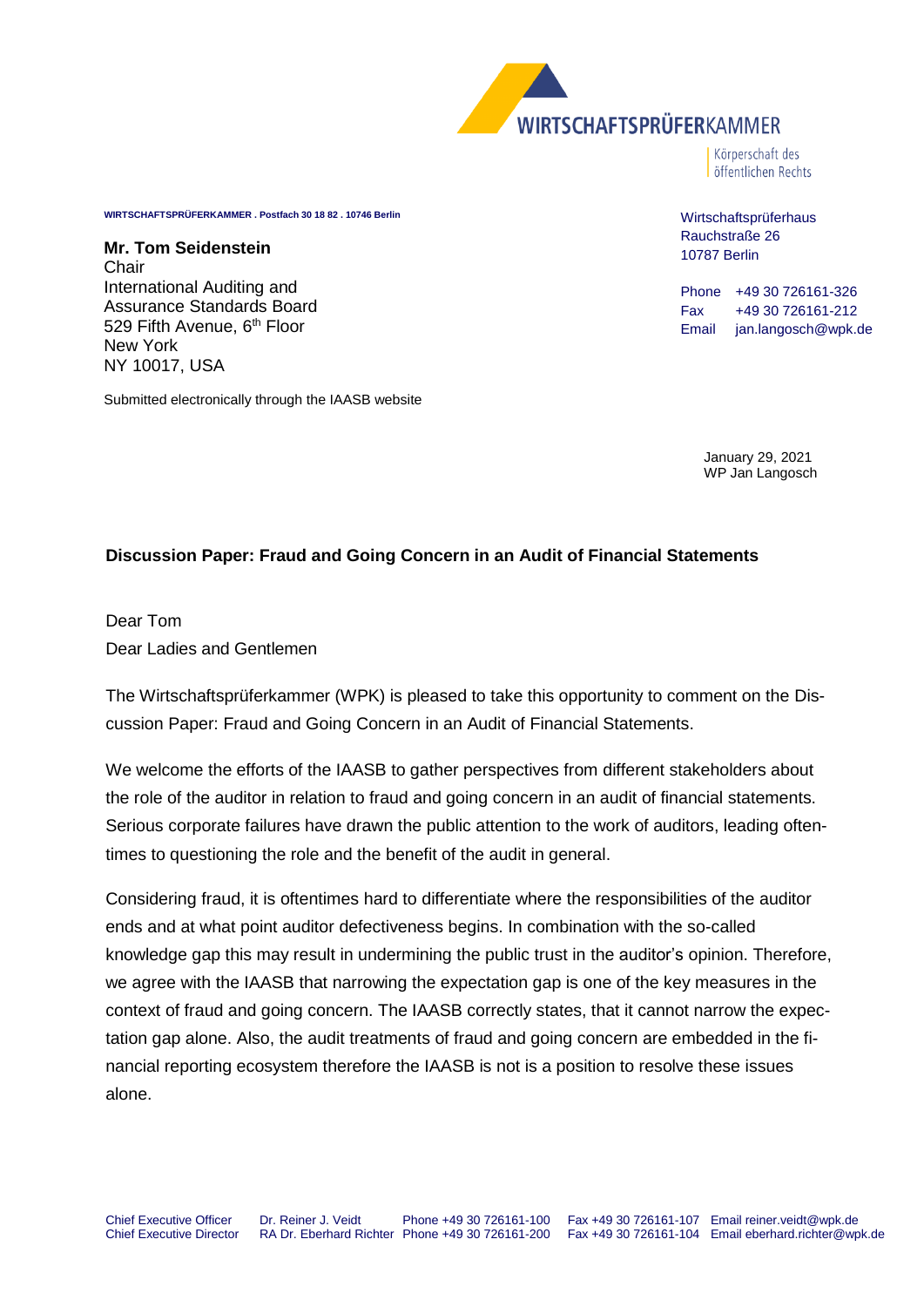We do not believe, that enhanced ISA requirements for planning and performing audits will avoid corporate failures in the future. Implementing additional audit requirements into the ISAs, especially requirements that may alter the character of the audit like mandatory forensic procedures, should only be made if a respective law or regulation requires to do so.

We hope that our comments below will be of use in the further discussion and will be pleased to answer any questions you may have.

Kind regards

R Veidt

Dr. Reiner Veidt WP Heiko Spang

Male Jm

Chief Executive Officer **Head of Auditing and Accounting**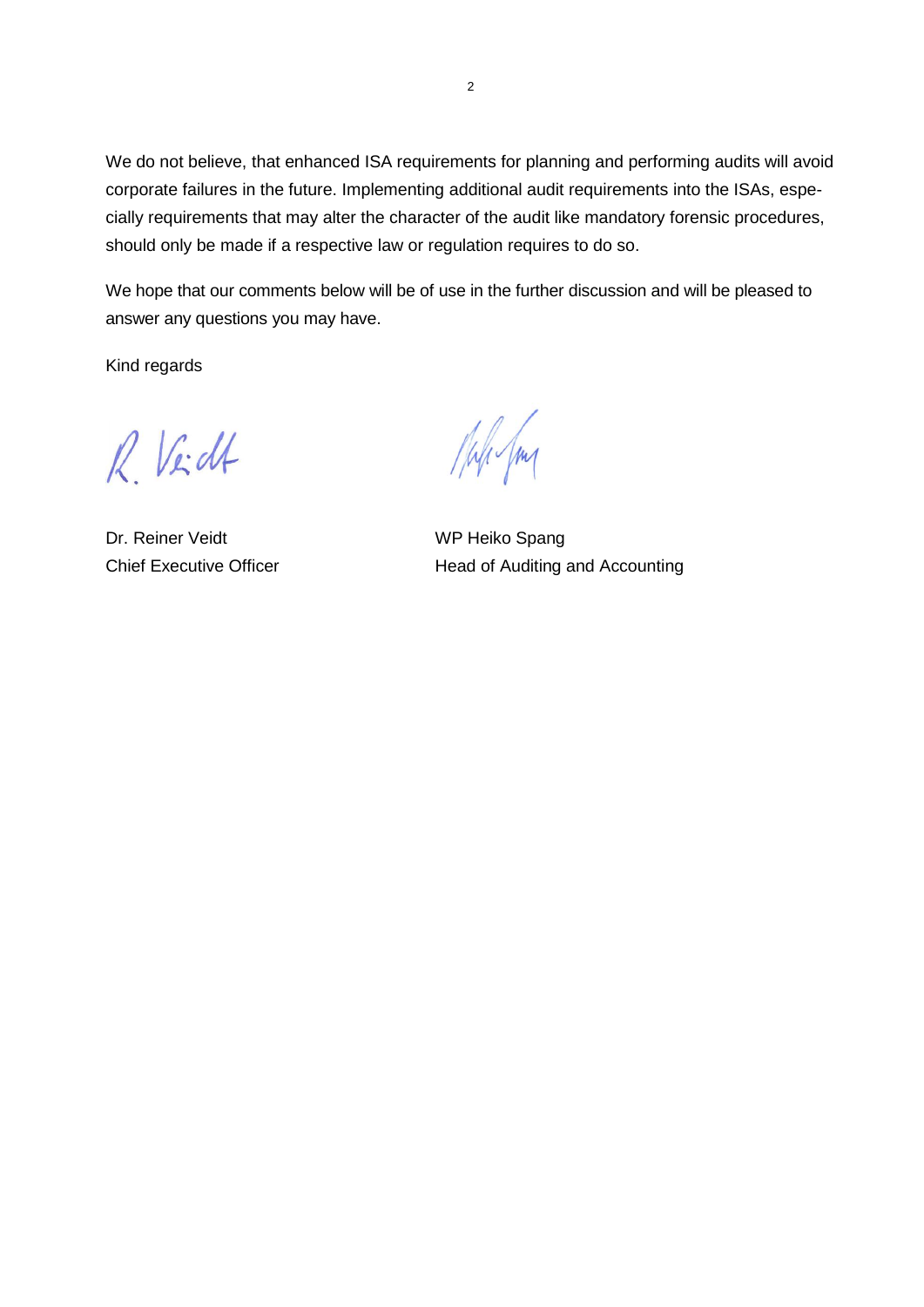#### **Appendix**

- **1. In regard to the expectation gap (see Section I):**
	- **(a) What do you think is the main cause of the expectation gap relating to fraud and going concern in an audit of financial statements?**

We see the main cause of the expectation gap in the general public's misunderstanding of the role and the legal task of the auditor, including the inherent limitations of the audit ("knowledge gap"). The informational value of the auditor's opinion is accordingly overestimated and falsely rather considered as a guarantee for flawlessness of the financial statements and future viability of the audited company by a trustworthy, external party.

The number of professionals conducting statutory audits is small, at least in Germany, and regarding the audit of financial statements they operate rather unobserved by the public due to the trusting relationship with its clients and discretion obligations. The audit itself is conducted on the basis of a comprehensive set of rules (laws and statutes, standards, codes) containing complex requirements and concepts that are hard to understand for people outside the profession. These include amongst others concepts like reasonable assurance, materiality with all its different forms, or the elaborated allocation of responsibilities between auditor and management with regard to the going concern ability of the audited company. Knowledge of and interest in the conduct of a financial statement audit of the general public is accordingly limited.

Whereas the public image of the professionals seems to be one of well-paid, well-trained specialists with comprehensive expertise in various economic and business-related disciplines (e.g. tax, financial reporting, controlling, valuation services, forensic). This image may be reinforced by financial news in the media and self-presentation of the firms (image brochures, recruiting conventions, social media). In case of large corporate failures, like Wirecard, the media coverage swiftly reports about alleged duties and failures of the auditor and others even though legal investigations are still ongoing, thereby creating a potentially distorted picture of the role, responsibilities and capabilities of the parties involved.

Considering the evolution gap expectations in the digital expectations might be that technologies enable the auditor to perform 100% audits, resulting in absolute assurance auditor's reports.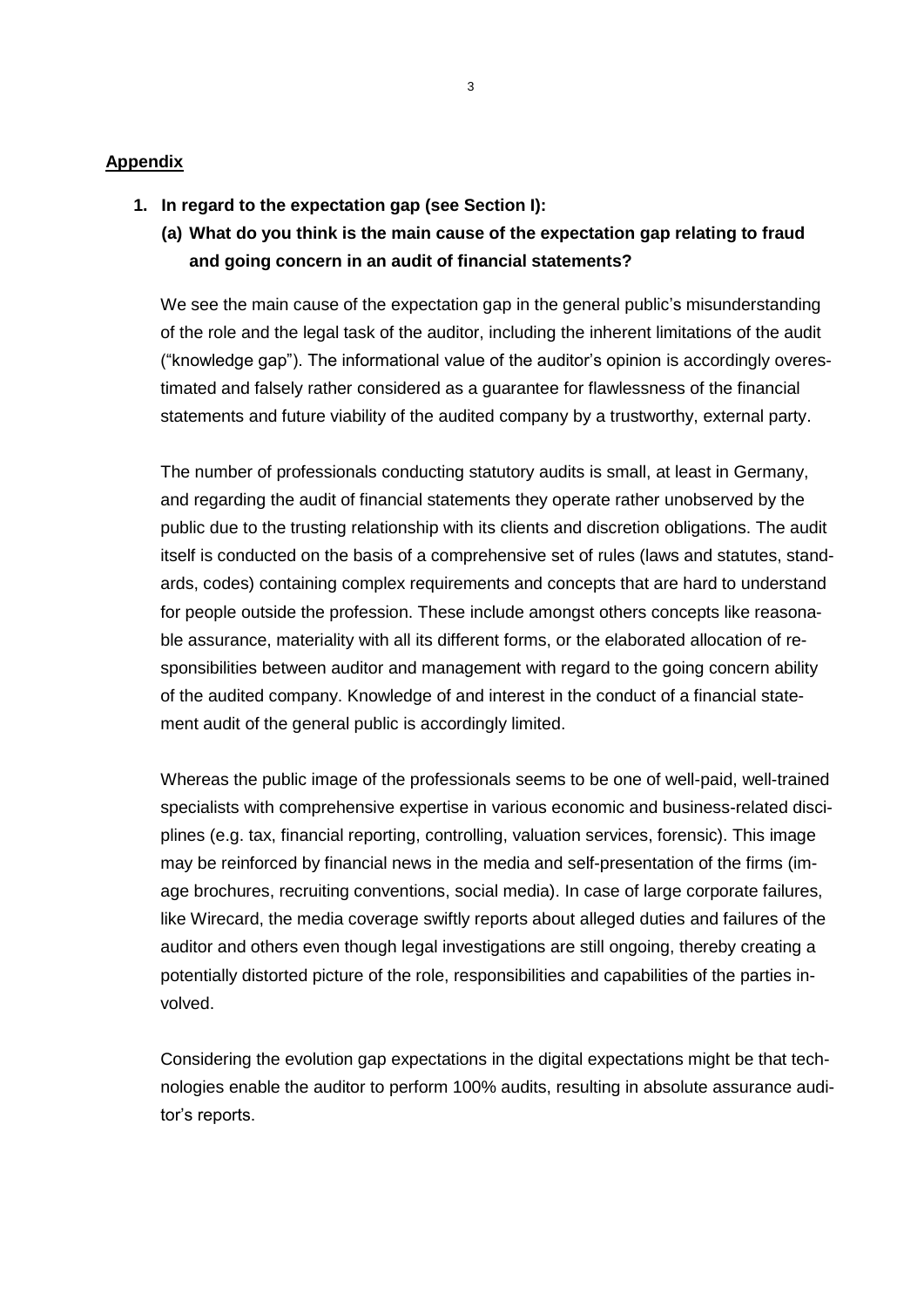# **(b) In your view, what could be done, by the IAASB and / or others (please specify), to narrow the expectation gap related to fraud and going concern in an audit of financial statements?**

The Discussion Paper correctly presents, that the expectation gap has existed for decades. Various measures have been implemented in order to reduce the gap. One prominent example is the IAASB's revision of the auditor's report in 2015 by increasing the informational value of the auditor's report. Another example is the addition of a new Article 25a to the EU Audit Directive (2006/43/EC) in the context of the European Audit Reform. This Article states in particular that *the scope of the statutory audit shall not include assurance on the future viability of the audited entity*. Unfortunately, it is hardly measurable to what extend these measures lead to a reduction in the expectation gap.

Nevertheless, we believe that educational work for the public in general, policy makers and multipliers in particular, is need in order to address the expectation gap. We consider the IAASB to take the leadership for the global profession and to develop brochures, guidance and support material addressed either directly or through its members to relevant stakeholders.

- **2. This paper sets out the auditor's current requirements in relation to fraud in an audit of financial statements, and some of the issues and challenges that have been raised with respect to this (see Sections II and IV). In your view:**
	- **(a) Should the auditor have enhanced or more requirements with regard to fraud in an audit of financial statements? If yes, in what areas?**

Unfortunately, we do not have information about how many attempted frauds have been avoided or how many committed frauds have been detected in the normal course of the audit. But we do know that the vast majority of audits – in Germany approximately 40,000 per year – is properly performed. Additionally, even in individual corporate failures due to fraud, we believe that deficiencies in the conduct of the audit with regard to fraud are not the result of insufficient audit requirements but rather the result of inadequate use of the audit standards. Accordingly, we do not see the need for enhanced or more audit requirements with regard to fraud.

At this point we would like to emphasize, that the primary responsibility for preventing and detecting fraud lies with management as overseen by those charged with governance. Management needs to establish internal controls as part of the corporate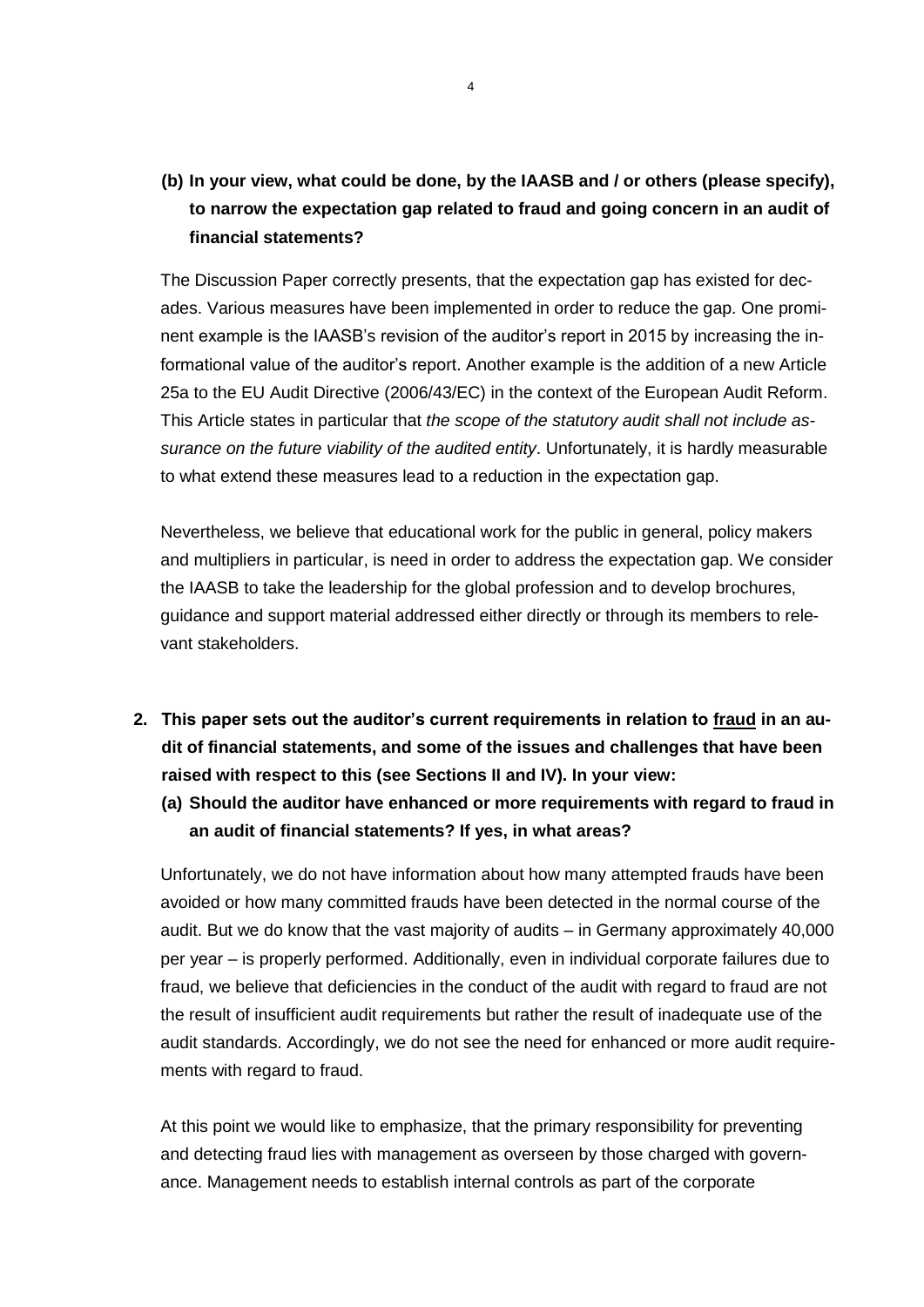governance structure and those charged with governance (e.g. supervisory board) are responsible for overseeing this. Enforcing corporate governance should be the starting point and the driver for any measures addressing fraud prevention. This requires a joint effort by all relevant parties, including those charged with governance, management, auditors, regulators and standard-setters.

Sensitizing the profession for specific fraud related issues (e.g. by corresponding training requirements) seems reasonable in order to create awareness and to foster professional scepticism. Whereas, we consider the use of forensic specialist in the normal course of the audit as problematic. The performance of "some random forensic procedures" during the audit does not avoid highly sophisticated fraud. Instead we see the risk that the expectation gap might even widen. A comprehensive forensic audit support on the other hand alters the character of the audit as we currently know it and must therefore only be implemented by policymakers.

In this context it is worth to mention, that investors, shareholders and certain other stakeholders are always free to request the management of the audited company to engage external parties to perform forensic investigations – separate from the audit and therefore separately paid for. We are not aware of any company exercising this option without cause.

## **(b) Is there a need for enhanced procedures only for certain entities or in specific circumstances?**

No, please see answer to question 2. (a).

Nevertheless, we would like to mention at this point the reporting requirements for auditors of public interest entities in Article 7 (*irregularities including fraud*) and Article 12 (*going concern*) of the EU Audit Regulation.

- **(c) Would requiring a "suspicious mindset" contribute to enhanced fraud identification when planning and performing the audit? Why or why not?**
	- **(i) Should the IAASB enhance the auditor's considerations around fraud to include a "suspicious mindset"? If yes, for all audits or only in some circumstances?**

Generally, we welcome all reasonable measures that help sensitize the profession for fraud related issues, create awareness and foster professional scepticism / suspicious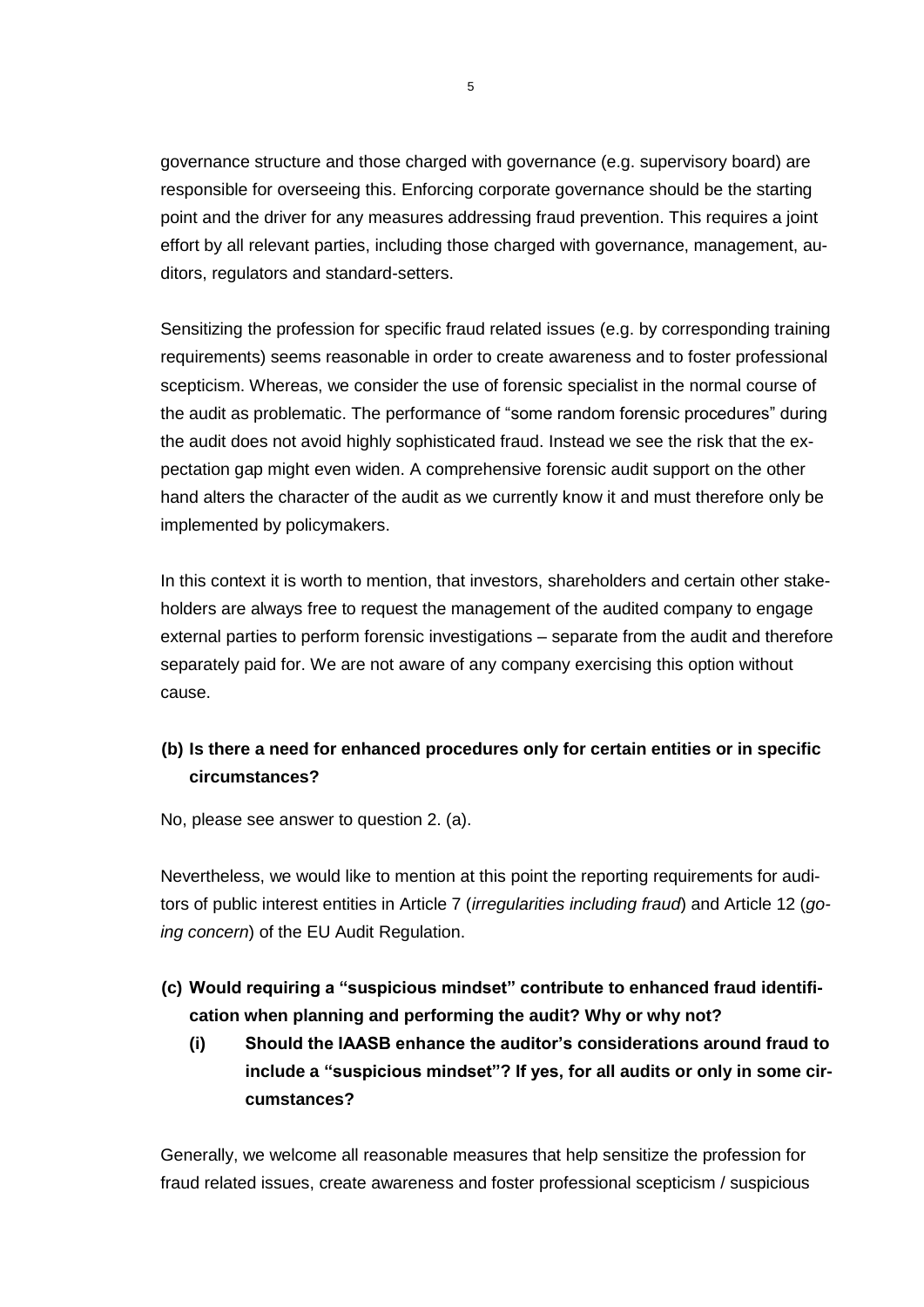mind. We consider such measures to be rather of educational character than comprehensive audit standard requirements.

Nevertheless, the introduction of a new term 'suspicious mindset' will require an explanation of its meaning and a clear distinction from 'professional scepticism'. Accordingly, we rather support the specification of 'professional scepticism'.

**(d) Do you believe more transparency is needed about the auditor's work in relation to fraud in an audit of financial statements? If yes, what additional information is needed and how should this information be communicated (e.g. in communications with those charged with governance, auditor's report, etc.)?**

We believe that more educational work about the auditor's work in relation to fraud in an audit of financial statements is needed in the first place.

Additionally, we support the idea of increasing the transparency in the auditor's report in accordance with the requirements in Article 10 of the EU Audit Regulation in order to reduce the expectation gap. According to this Article auditors of public interest entities are required to explain in the auditor's report to what extend the audit was considered capable of detecting irregularities, including fraud. Nevertheless, extensive, boiler plate explanations in the auditor's report should be avoided. This dilutes the informational value of the report, possibly increasing the expectation gap.

- **3. This paper sets out the auditor's current requirements in relation to going concern in an audit of financial statements, and some of the issues and challenges that have been raised with respect to this (see Sections III and IV). In your view:**
	- **(a) Should the auditor have enhanced or more requirements with regard to going concern in an audit of financial statements? If yes, in what areas?**

The public often considers the audit opinion as a guarantee by the auditor that the audited company is in good conditions and will stay in business for the foreseeable future. However, the auditor's responsibility is to obtain sufficient appropriate audit evidence about the appropriateness of management's use of the going concern basis in the preparation of the financial statements (ISA 570.16).

Regardless of the requirements in the audit standards, the auditor cannot predict future events or conditions. Assessing a company's ability to continue as a going concern has